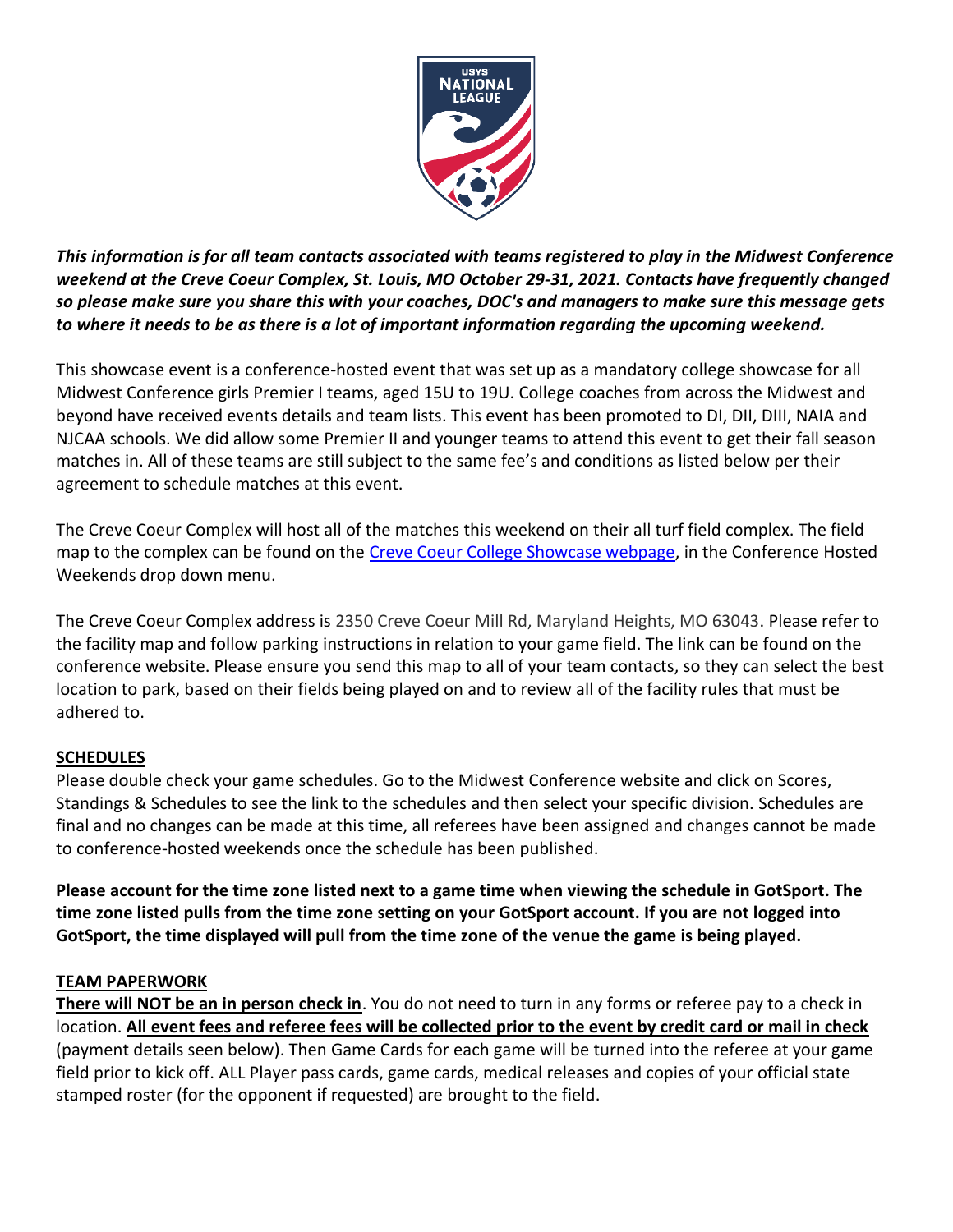# **EVENT FEES & REFEREE FEES**

Be sure to read **ALL** the information below carefully regarding Event and Referee Fees. All event and referee fees **MUST** be paid prior to the event, we will not have an in person check in and we will not accept cash for event fees or referee fees. These fees must all be paid ahead of time. Once the schedule has been posted, all participating teams will receive an email notifying them of an event invoice in GotSport. This invoice will be specific to each team for the number of games they are playing and their subsequent referee fees. To pay your invoice, whether it be credit card or check, please see the walkthrough on the Conference website under the Conference Hosted Weekends drop-down. These fees must be paid prior to the weekend.

Please note that all event fees for Conference Hosted Event Weekends were clearly listed in our Conference Operating Procedures prior to schedules being created and all teams agree to these fees when they schedule games in these events. The showcase event fee for each participating team is \$200. If a team is playing a 3<sup>rd</sup> match there is an additional extra \$100 fee for the 3<sup>rd</sup> match. See note below from the COP's:

### *2.04 Conference Hosted Weekends*

*Conference hosted weekend will take place on the following weekends:*

*Fall Season 2021 October 29-31 St Louis, MO \$200 per team (3rd match an extra \$100)\**

*\*Denotes a Stay to Play weekend. We are required to use the housing companies in order to use these facilities on these weekends. Housing information was posted on the conference website once scheduling had been completed.*

*Please note that for all event weekends the per team fee covers 1 or 2 matches. If teams choose to only play in one match this fee cannot be prorated. For 3rd match fee details please see above. The fees associated with these conference hosted event weekends are to cover additional facility fees, staff, medical coverage and equipment needed to run these events safely and effectively. These fees are in addition to your conference entry fee. The college showcase events are the only mandatory events as listed previously in this document. All other events are optional, but you accept the fee's if you schedule matches on any of these weekends. These event weekends have been added to enhance the showcase opportunities for the teams in our conference and to enhance their overall experience. ANY team that withdraws from a conference hosted event after the scheduled dates (not times) have been posted MUST still pay the event fee for that specific event.* A reminder on Referee Fees:

| 13U and 14U      | \$70 per game per team; a total of \$140 (\$60 to Referee and \$40 to each AR) |
|------------------|--------------------------------------------------------------------------------|
| 15U and 16U      | \$80 per game per team; a total of \$160 (\$70 to Referee and \$45 to each AR) |
| 17U, 18U and 19U | \$90 per game per team; a total of \$180 (\$80 to Referee and \$50 to each AR) |

## **STAY TO PLAY RULE FOR TEAM HOUSING**

We are required to use the housing company Traveling Teams in order to host these event weekends at the Creve Coeur Complex. Housing information can be found on the conference website and has already been sent to all teams. The housing links can be found in the Conference Hosted Weekends drop down for each event weekend.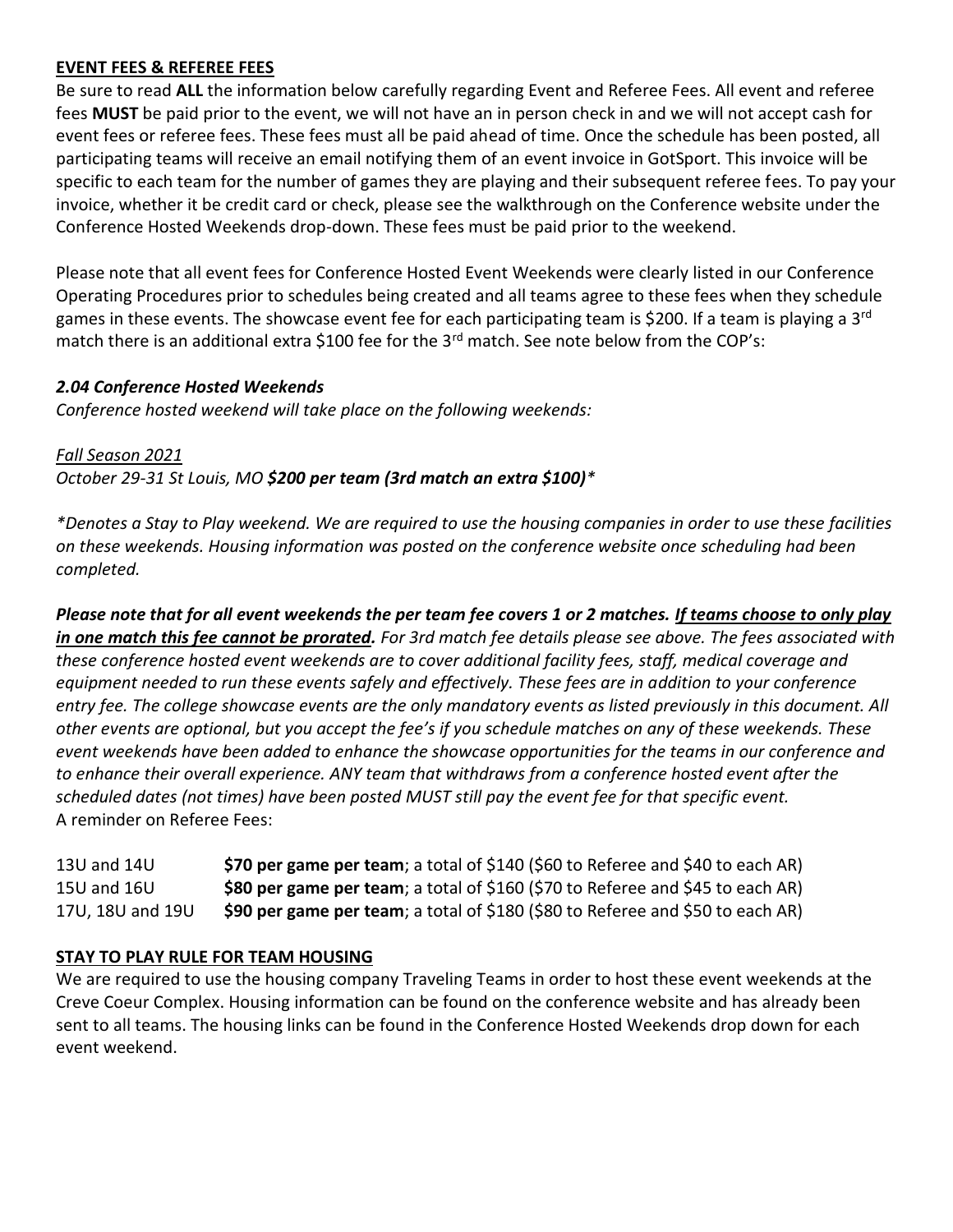## **COLLEGE COACHES**

As mentioned earlier, college coaches from across the Midwest and beyond have received events details and team lists. This event has been promoted to DI, DII, DIII, NAIA and NJCAA schools. There will be a coach's hospitality room onsite, please give the coaches space and do not approach them in their area or while they are scouting games. Be mindful and respectful of the contact rules that apply to the various levels of college soccer.

US Youth Soccer will partner with a recruiting software company for this event. Further details will be added to this document and sent to all teams at a later date.

Of course, you may have player profiles that you will want to hand out directly to college coaches and exchanging pleasantries while handing these out is perfectly fine. Please remember this was a mandatory event for all Premier I 15U-19U divisions and age groups. Premier II divisions and younger teams were added to this event if they requested space and we had room.

**As we all know, coaches will attend if they know players will be at an event who genuinely have interest in their school. That comes from players contacting the coaches. I have sent out the info to all the schools, but I know that during my time as a coach at Western Michigan University, we would generally only attend events if the players themselves reached out to us and had a genuine interest in our school. So we recommend your players reach out directly to their schools of choice to inform them of their schedule.**

#### **PLAYER UNIFORMS**

When there is a conflict in uniform color, it is expected that that the first team listed on the match schedule is to wear light/white color jerseys and socks. When there is a conflict in uniform color, the team listed second on the Conference schedule must change its jerseys and socks, except in situations where the team listed first is wearing dark colored jerseys and/or socks, then the team listed first must change to light/white color jerseys and socks. The Referee shall define what constitutes light and dark color jerseys and socks. If any player/s on the roster are club pass carded players with the same player number as another player on their team, then the number must be edited with tape and the game card should be edited to match. This is not permissible at the National Tier of National League, but is permissible at the conference level.

#### **EVENT HEADQUARTERS**

Our event headquarters will be located in Creve Coeur Trailer located in the center of the complex. Please do not enter the building, knock on the doors and please wait for help, we would like to keep traffic to an absolute minimum inside the event HQ.

#### **EVENT MERCHANDISE**

For this specific event we have event specific merchandise on-sale that is unique to this showcase event. The merchandise for this event can be found at the center of the complex located next to the concessions and restrooms. The merchandise company will offer different clothing items and accessories for purchase, with the event specific logo.

#### **SEND OFFS-RED CARDS**

Remember that anyone receiving a Red Card or Sent Off is automatically suspended from the team's next conference game. The referee's decisions on the field are final.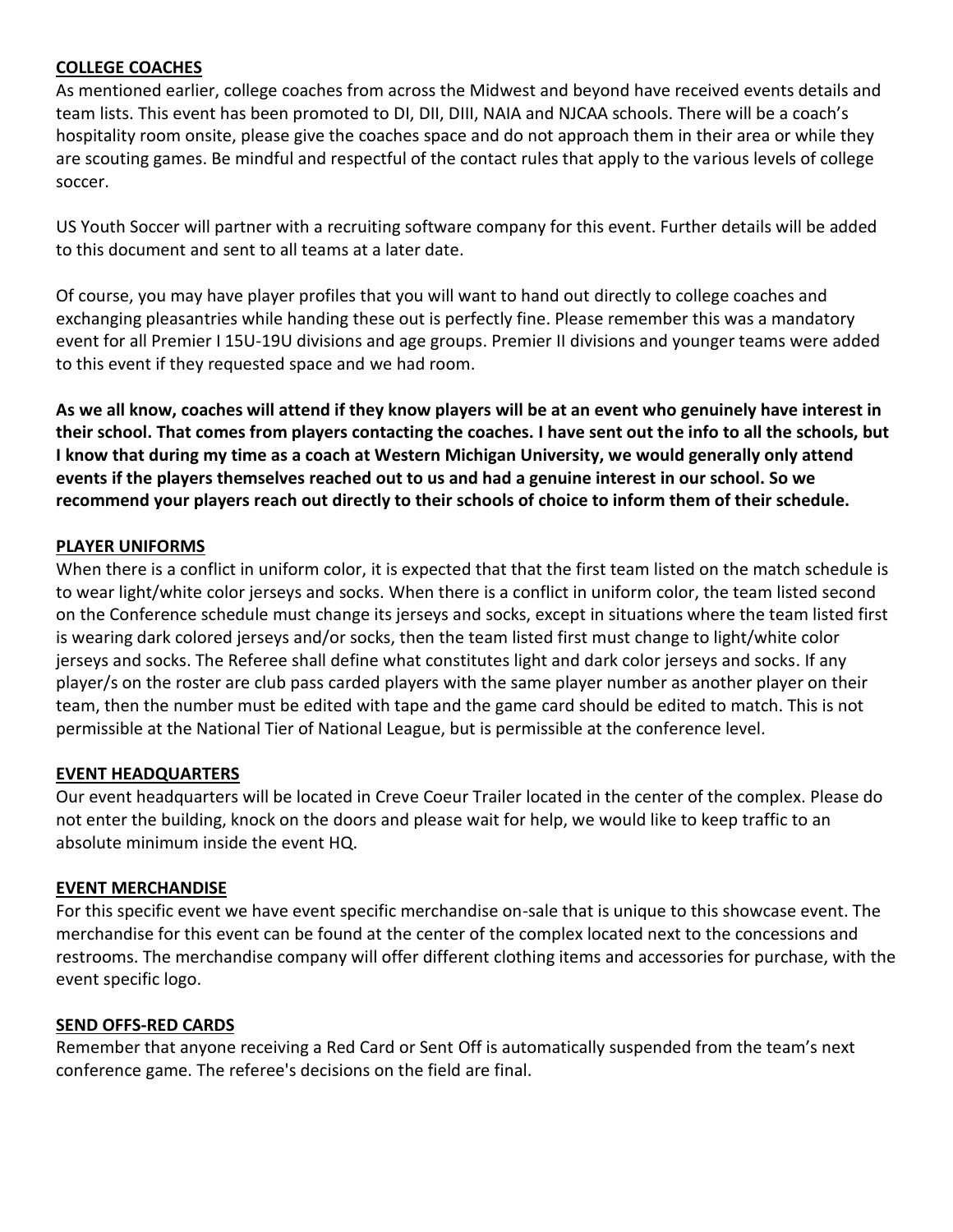# **MISCELLANEOUS ITEMS**

Some additional notes about this weekend:

- Pets are NOT allowed onsite.
- **Game Cards, Score Entry and Best XI are to be submitted by the teams directly themselves**. ALL match scores must be entered by the winning team. In the event of a tie, the team listed as Team A (home) on the schedule should be the team that enters the score and submits the game card. This MUST be done before leaving the facility.
- Concessions are available throughout the site
- We expect to play through rain, although severe weather may delay games.

Please forward this to onto your other coaches, DOC's and team managers. Do not assume that we have all of the contacts up to date as we constantly receive contact updates within our system.